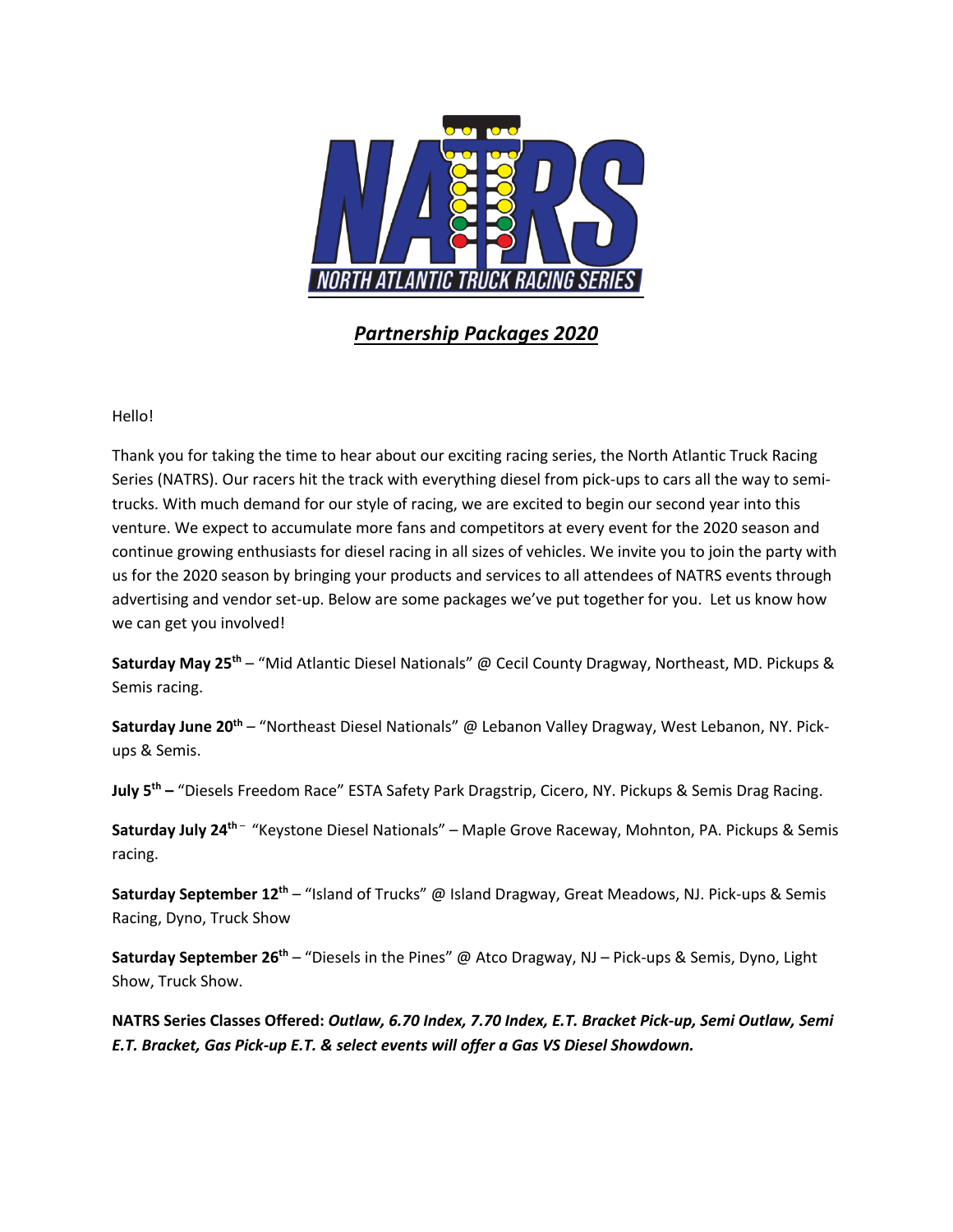#### **Title Sponsorship - \$30,000**

- Logo appearing on all promotional advertising (print & digital)
- Social Media postings in every Facebook event page, NATRS Facebook Page, NATRS IG page, Smoke & Speed Snapchat, Smoke & Speed TikTok
- Company logo & website link on the NATRS section of Smoke & Speed Website
- Cross advertising with Smoke & Speed events, social media, pulling, shows, trade shows, etc.
- 10 Banners 3ft x 6ft max displayed at every event (sponsor provided)
- Vendor/Booth space, at every event in prime location of Vendor Row.
- Logo on all 2020 NATRS apparel
- Decal displayed on every race vehicle in competition (sponsor provided)
- 10 VIP Passes per event.
- Logo on Live Feeds, when applicable (Live Feeds only available at select events)

### **Lane Sponsor - \$1,000 per event OR \$5,500 for every event of 2020 season**

- Announcements throughout the day of competitors in "your company" lane
- Banners/flags allowed trackside up to 1/8mile mark of lane
- Decals/stickers provided by sponsor (no larger than 5inch by 10inch) to be included in competitor packets (must be received by Smoke & Speed no later than 3 weeks before event/season starts)
- Any promotional items you wish to be given in competitor packets or at the NATRS booth (Koozies, bottle openers, stickers, business cards, etc..)
- 8 VIP wrist bands per event.
- 8 tickets per event for giveaway drawings

### **Class Sponsors:**

- Class of choosing (if not spoken for already) classes and pricing listed below
- Company name on class awards (trophy/plaques) for winner, runner up and semifinalists
- Company Name on all class announcements including all social media, announcements at the event, any reference made to the class sponsored (example: "Company Name" Outlaw Class)
- Logo on all official event photos, class videos, event videos.
- Decals/stickers provided by sponsor, no larger than 5inch by 10inch, for competitors to run on vehicles (must be received by Smoke & Speed no later than 1 week before event starts, competitors must run your stickers in set location to receive winnings.)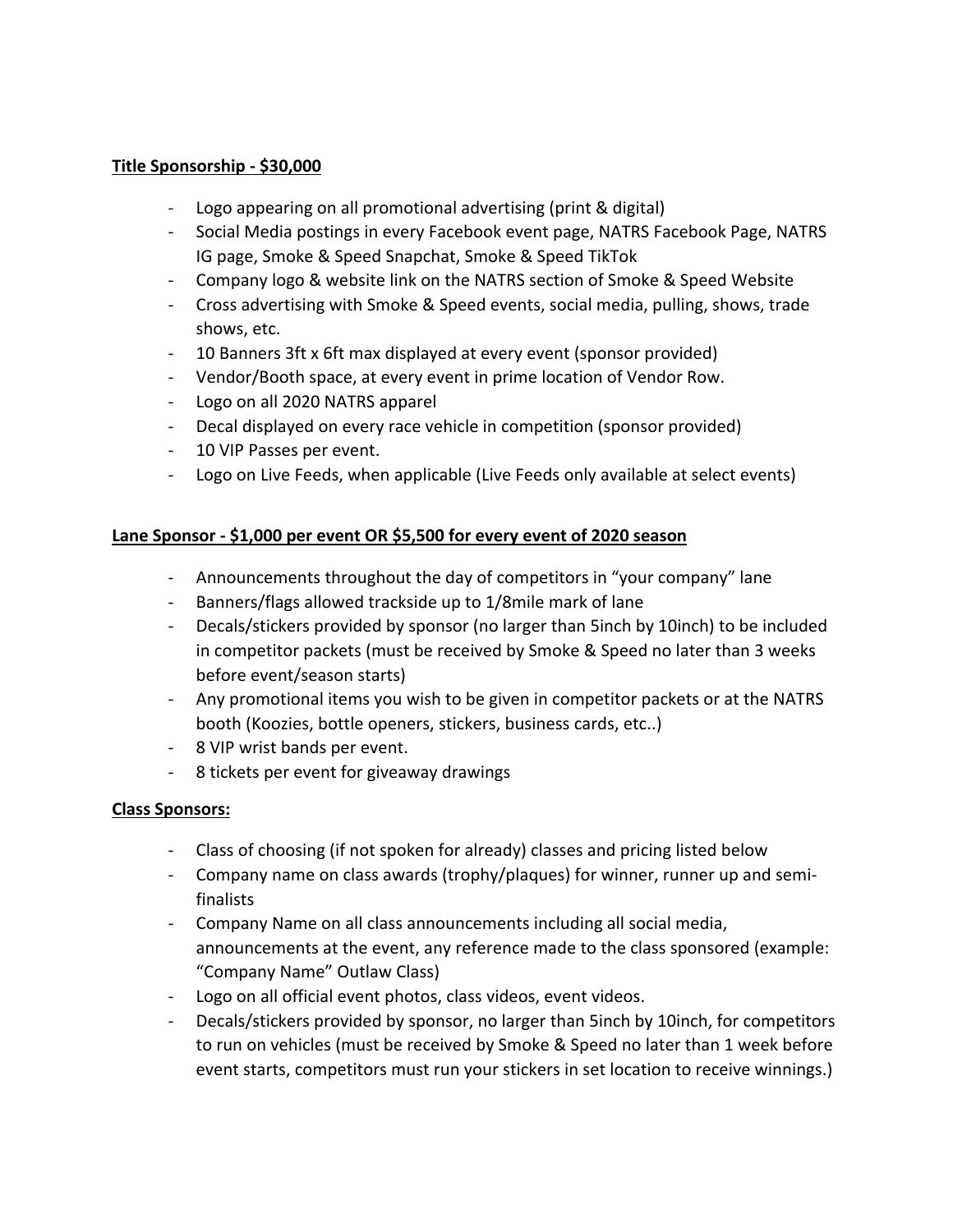- Any promotional items you wish to be given in competitor packets or at the NATRS booth (Koozies, bottle openers, stickers, business cards, etc..)

| Class                            | Partnership per<br>Event | Partnership per<br>Season | # VIP Passes<br>Event/Season |
|----------------------------------|--------------------------|---------------------------|------------------------------|
| Outlaw                           | \$1,500.00               | \$10,000.00               | 7/50                         |
| 6.70 Index                       | \$1,500.00               | \$10,000.00               | 7/50                         |
| Super Single                     | \$1,500.00               | \$10,000.00               | 7/50                         |
| 7.70 Index                       | \$1,500.00               | \$10,000.00               | 7/50                         |
| E.T. Bracket                     | \$1,500.00               | \$10,000.00               | 7/50                         |
| Semi Outlaw                      | \$1,500.00               | \$9,000.00                | 7/42                         |
| Semi E.T.<br><b>Bracket</b>      | \$1,500.00               | \$9,000.00                | 7/42                         |
| <b>Gas Truck</b><br>E.T. Bracket | \$1,000.00               | \$6,000.00                | 5/35                         |

- Premier Vendor Space dedicated to company at all events

### **Dyno Sponsor - \$1000 per event or \$6000 for all of 2020 season**

- Logo on all official event dyno pictures
- Company name on all Dyno Awards
- Minimum of 8 announcements made throughout the day of event
- Banner hung on side of dyno (provided by sponsor)
- Any promotional items you wish to be given in competitor packets or at the NATRS booth (Koozies, bottle openers, stickers, business cards, etc..)
- Vendor space available at all NATRS events
- Series Sponsor will be advertised as "Company Name" Dyno Competition of 2020. Also will have name/logo on year end awards for Dyno Competition.
- 8 VIP wrist bands per event.
- 8 tickets per event for giveaway drawings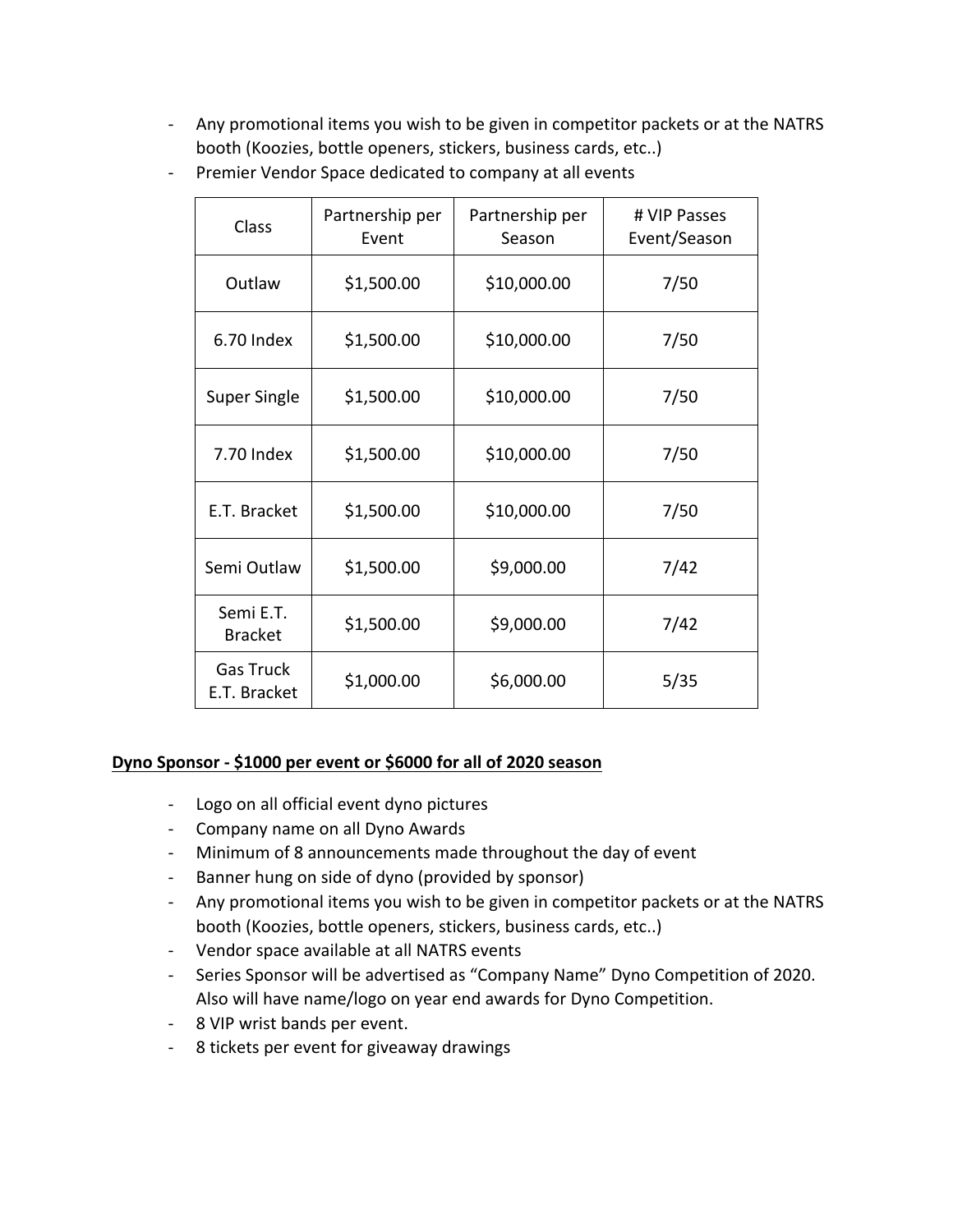# **Vendor - \$150 for single day events, \$250 for 2-day events OR \$1,000 for every event of 2020 season**

- 20 X 20 Vendor Area to be utilized on Race Dates - Additional Space available \$50 per 10x10 & 2 VIP Wristbands for duration of event

# **General Sponsorship - \$300 per event OR \$1500 for every event of 2020 season**

- Announcements throughout the event (minimum of 8)
- Banners allowed to be hung on fence in front of grandstands, maximum 2 banners per sponsor (must not exceed 8ft long x 3ft wide
- Any promotional items you wish to be given in competitor packets or at the Smoke & Speed booth (Koozies, bottle openers, stickers, business cards, etc. Every registered competitor for racing, show, dyno, etc. will receive competitor packet on race day.)
- 3 VIP Wristbands
- 4 tickets per event for giveaway postings

# **Truck Show (to be offered at all events)**

Pickup Sponsor \$1,000 per Event or \$5,500 for whole 2020 Season

- Name on all truck awards
- Product samples (if applicable) given to all winners
- Business cards in all show competitor packets
- Announcements on social media and during the event as "Company Name" Truck Show
- Can choose Company favorite award(s) per event
- Points per show will be accumulated for end of year/season winners
- Vendor Space for all NATRS events available

Semi Sponsor \$1,000 per Event or \$5,500 for all of 2020 Season

- Name on all truck awards
- Product samples (if applicable) given to all winners
- Business cards in all show competitor packets
- § Announcements on social media and during the event as "Company Name" Truck Show
- Can choose Company favorite award(s) per event
- Points per show will be accumulated for end of year/season winners, Seasonal Sponsor will have name and/or Logo on year end awards
- Vendor Space for all NATRS events available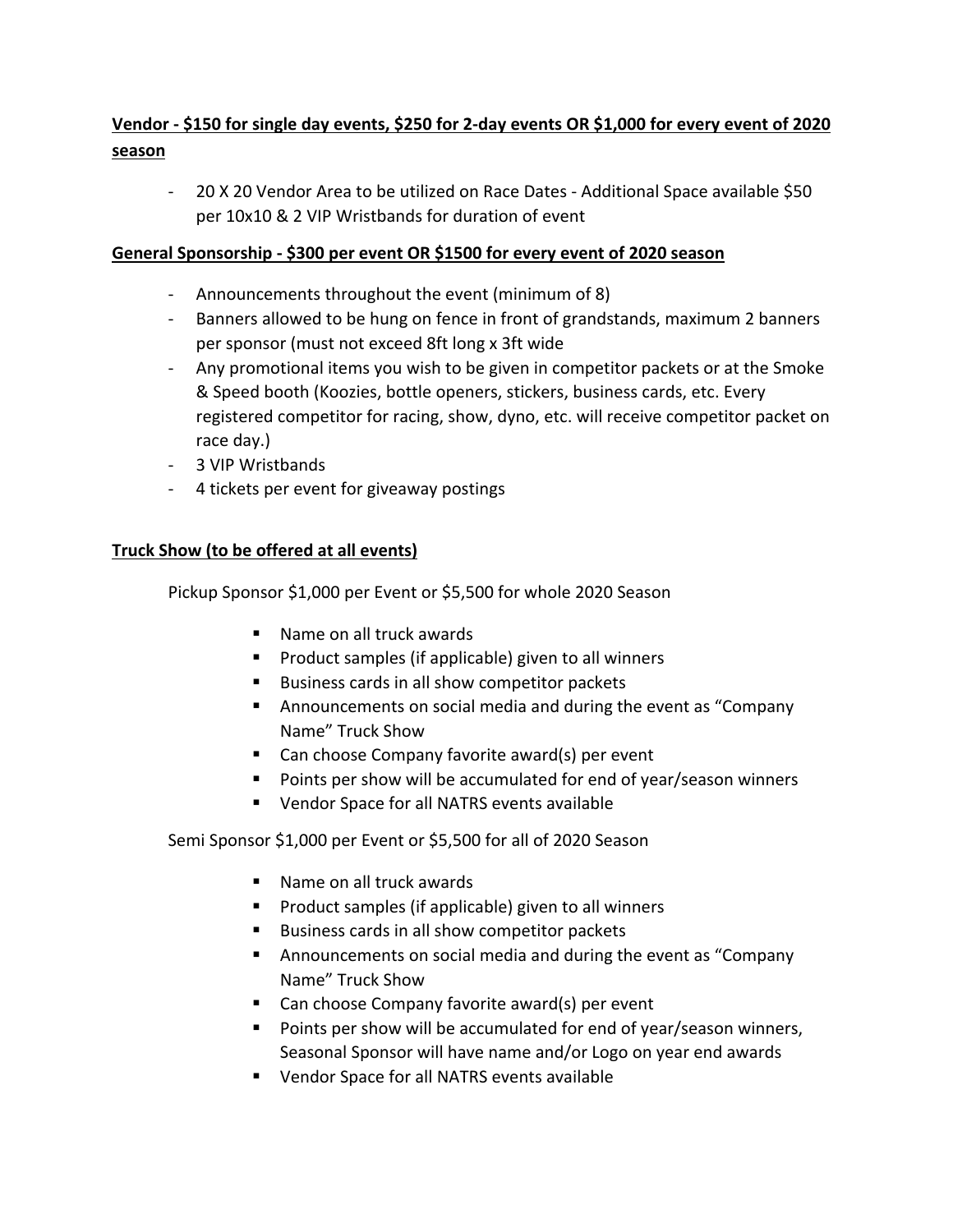*Please fill out the following page and email or mail in as soon as possible. First come, first serve basses on sponsorship opportunities will apply. Classes may have up to 2 sponsors in which case total amount will be due, can be split in half or any other increment set up by the 2 companies wanting to split. Dyno competition can have up to 2 sponsors, percentage of pay set up by sponsoring companies allowed. Show sponsors can only be split by "Pick-up" show and "Semi" show. No additional sponsors or splitting of show sponsors will be taken.* 

*Rain-outs. Any event rained out will result in partial refund if not full refund. Vendors who back out of an event, must request reimbursement at minimum 48 hours prior to start of the event, not applicable for other sponsorship packages. Any company deemed a "No-Show" will be considered an event sponsor for the day. This form will serve as contract between the NATRS Series and Company. This will be used as guidelines for what we are bound to provide sponsor/vendor for the duration of the 2020 season or for specified event, whichever is applicable. Any terms of this agreement negotiated that differ from above stated form will be in writing and need to be signed between a NATRS representative and sponsoring Company. All announcement advertisements will be provided by sponsoring company prior to an event. If no advertisement is submitted, company name will be inserted as "company announcement".*